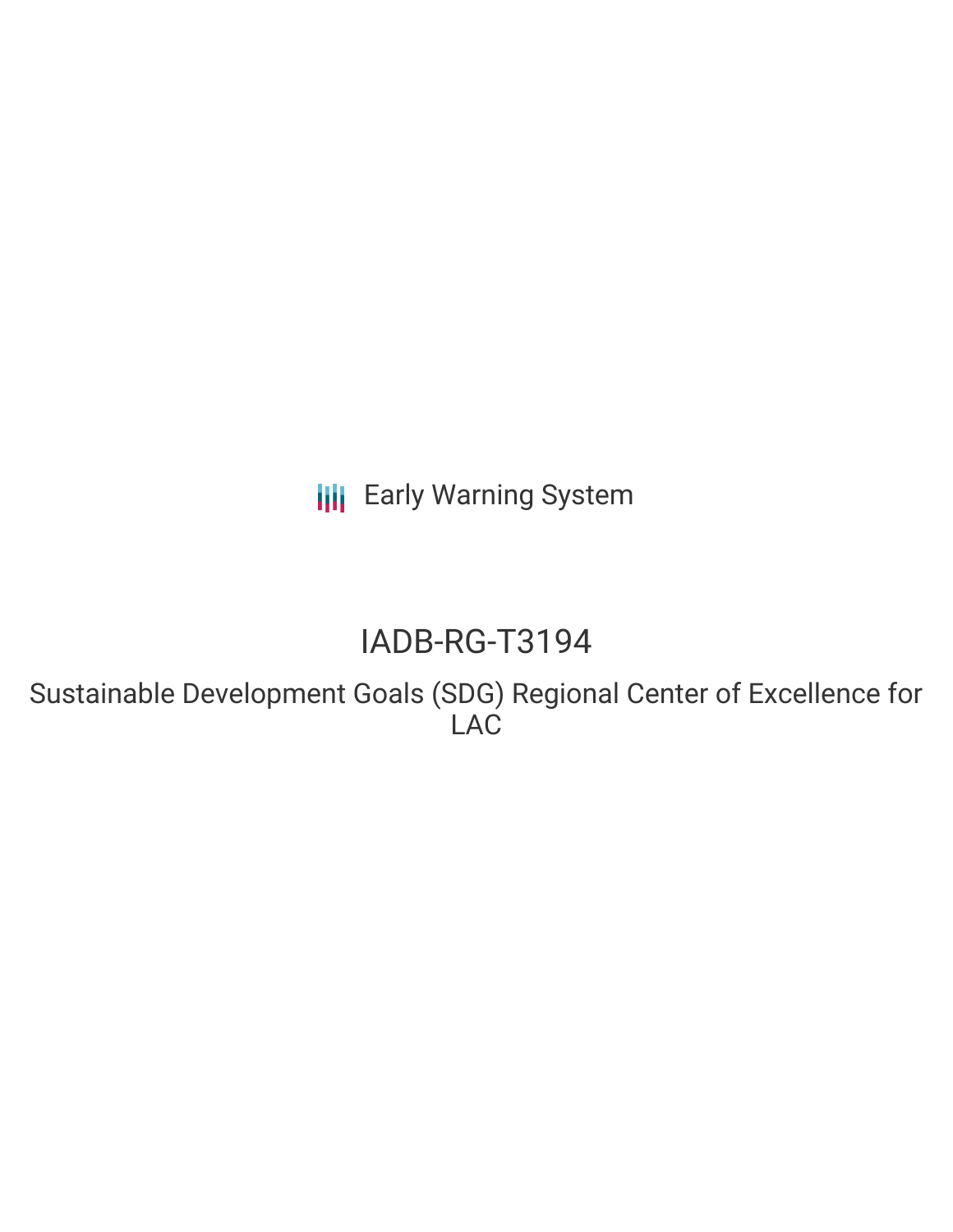

### **Quick Facts**

| <b>Countries</b>               | Colombia                                    |
|--------------------------------|---------------------------------------------|
| <b>Specific Location</b>       | Bogota                                      |
| <b>Financial Institutions</b>  | Inter-American Development Bank (IADB)      |
| <b>Status</b>                  | Approved                                    |
| <b>Bank Risk Rating</b>        | С                                           |
| <b>Voting Date</b>             | 2018-07-02                                  |
| <b>Borrower</b>                | Regional                                    |
| <b>Sectors</b>                 | Education and Health, Technical Cooperation |
| Investment Type(s)             | Grant                                       |
| <b>Investment Amount (USD)</b> | $$0.20$ million                             |
| <b>Project Cost (USD)</b>      | \$ 0.20 million                             |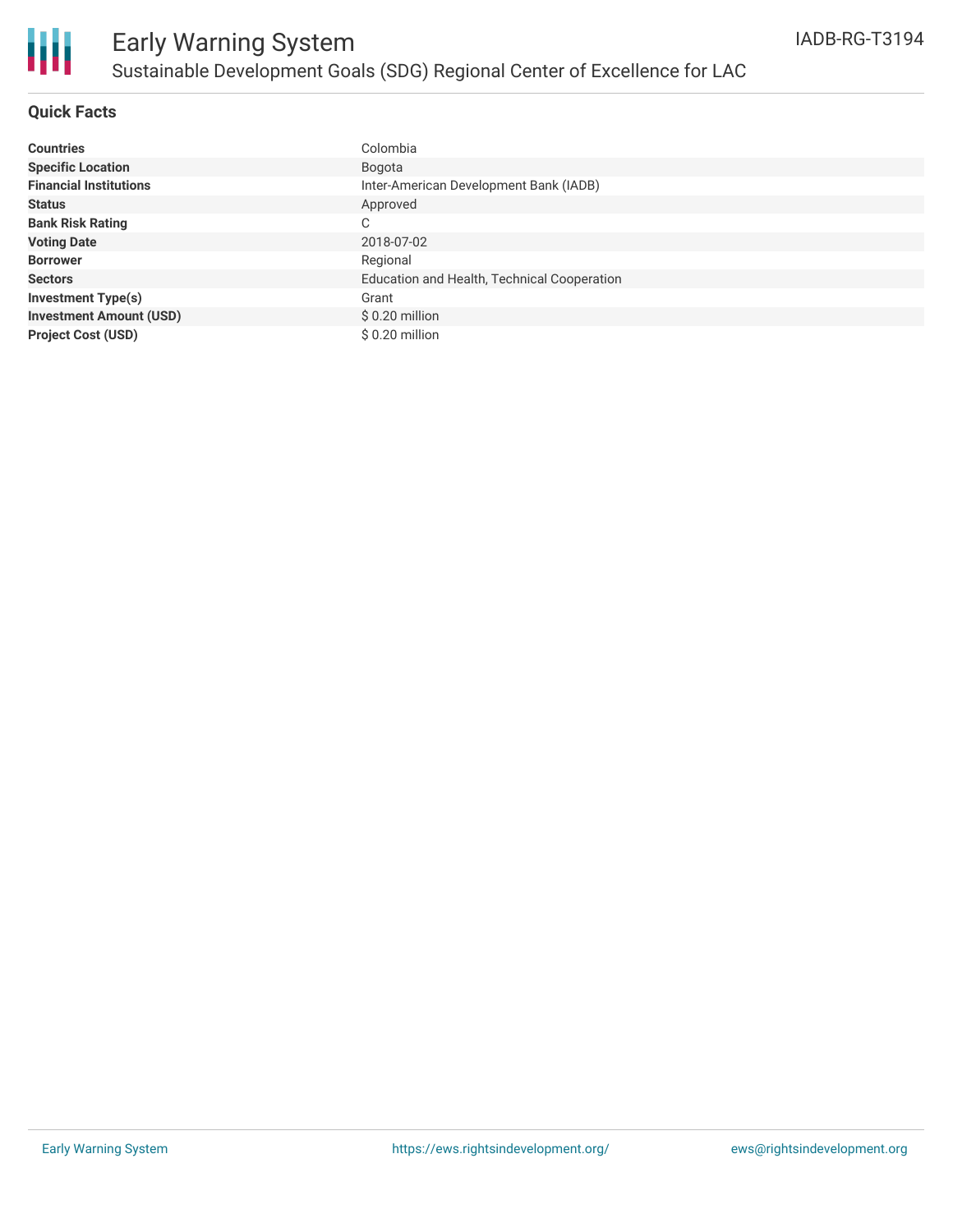

### **Project Description**

The banbk states the objetice of the the project as providing support to an independent governance board and Los Andes University to institutionalize a Sustainable Development Goals (SDG) Center of Excellence for Latin America and the Caribbean (LAC). Establishing the Center entails: conducting an executive search for a Center director, setting a long-term financial strategy (including fund-raising activities), developing a research agenda around selected SDGs, and building a regional community of practice. Once established, the Center will serve to promote SDG research and policy for LAC and to train the next generation of leaders in sustainable development from the region by offering high-quality courses and executive training programs.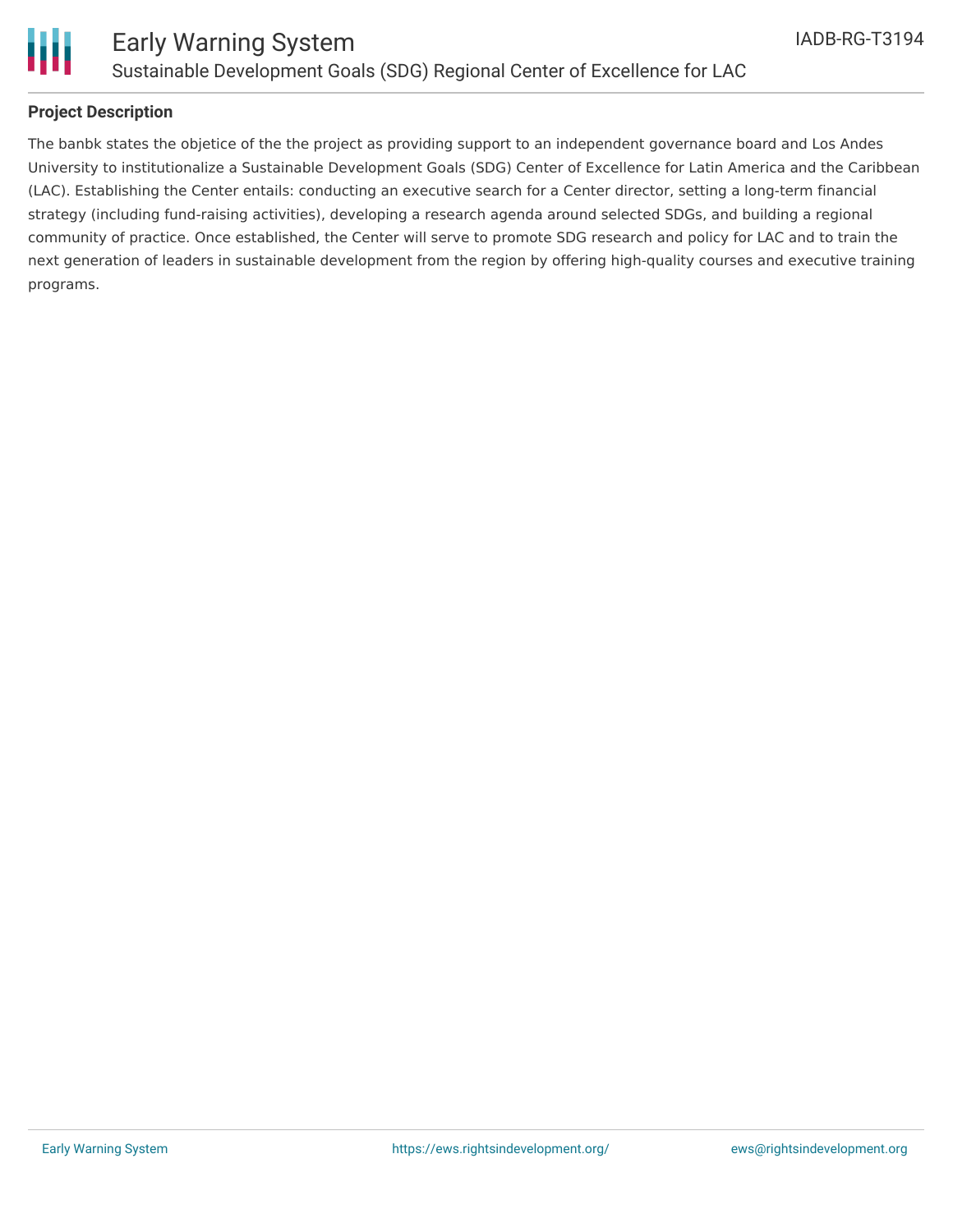

### Early Warning System Sustainable Development Goals (SDG) Regional Center of Excellence for LAC

### **Investment Description**

• Inter-American Development Bank (IADB)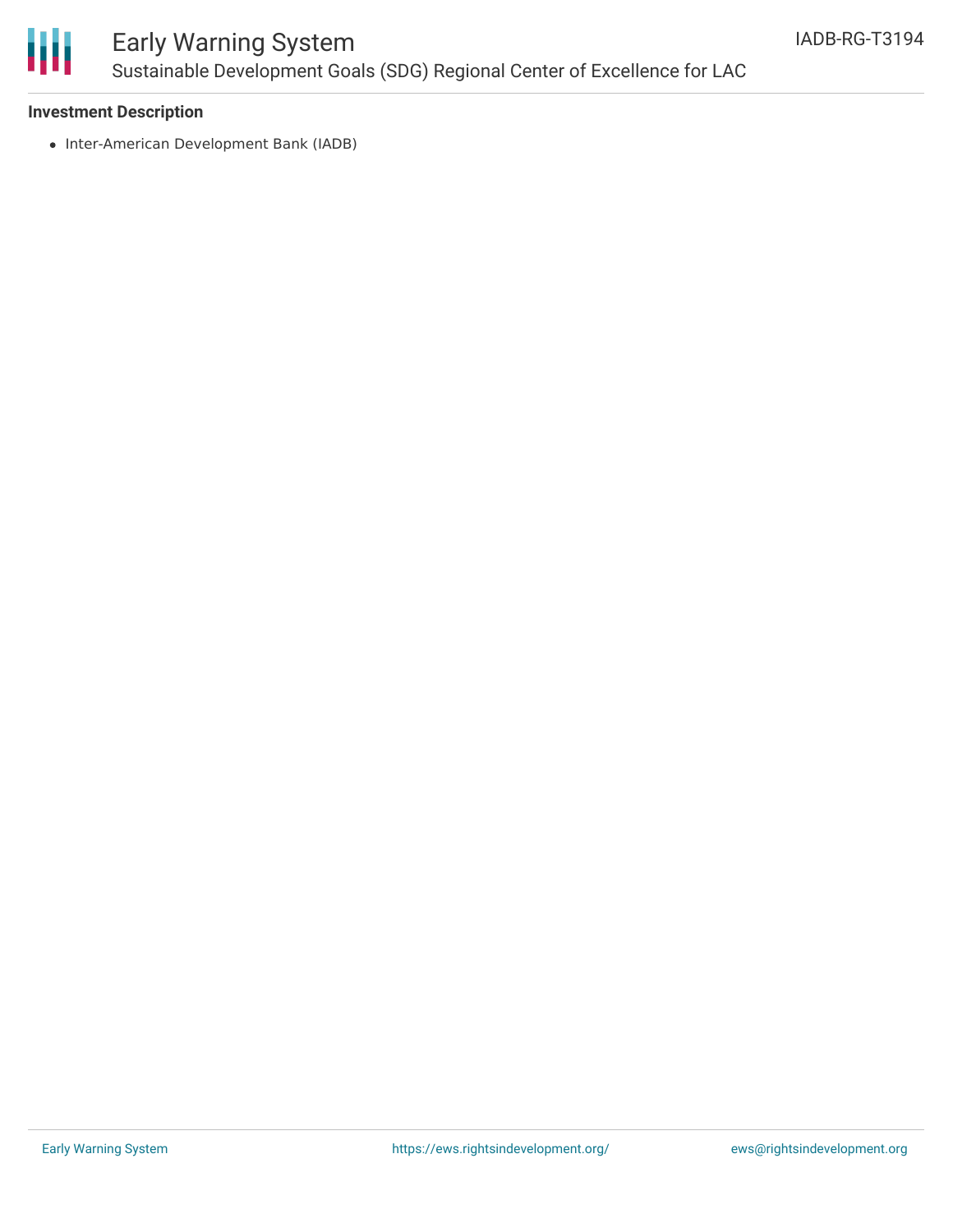

# Early Warning System

## Sustainable Development Goals (SDG) Regional Center of Excellence for LAC

| <b>Private Actor 1</b>   | <b>Private Actor</b><br>Role | <b>Private Actor</b><br>l Sector | <b>Relation</b>          | <b>Private Actor 2</b>  | <b>Private Actor</b><br>2 Role | <b>Private Actor</b><br>2 Sector |  |
|--------------------------|------------------------------|----------------------------------|--------------------------|-------------------------|--------------------------------|----------------------------------|--|
| $\overline{\phantom{0}}$ |                              | $\overline{\phantom{0}}$         | $\overline{\phantom{a}}$ | Unversidad de Los Andes | Client                         | $\overline{\phantom{a}}$         |  |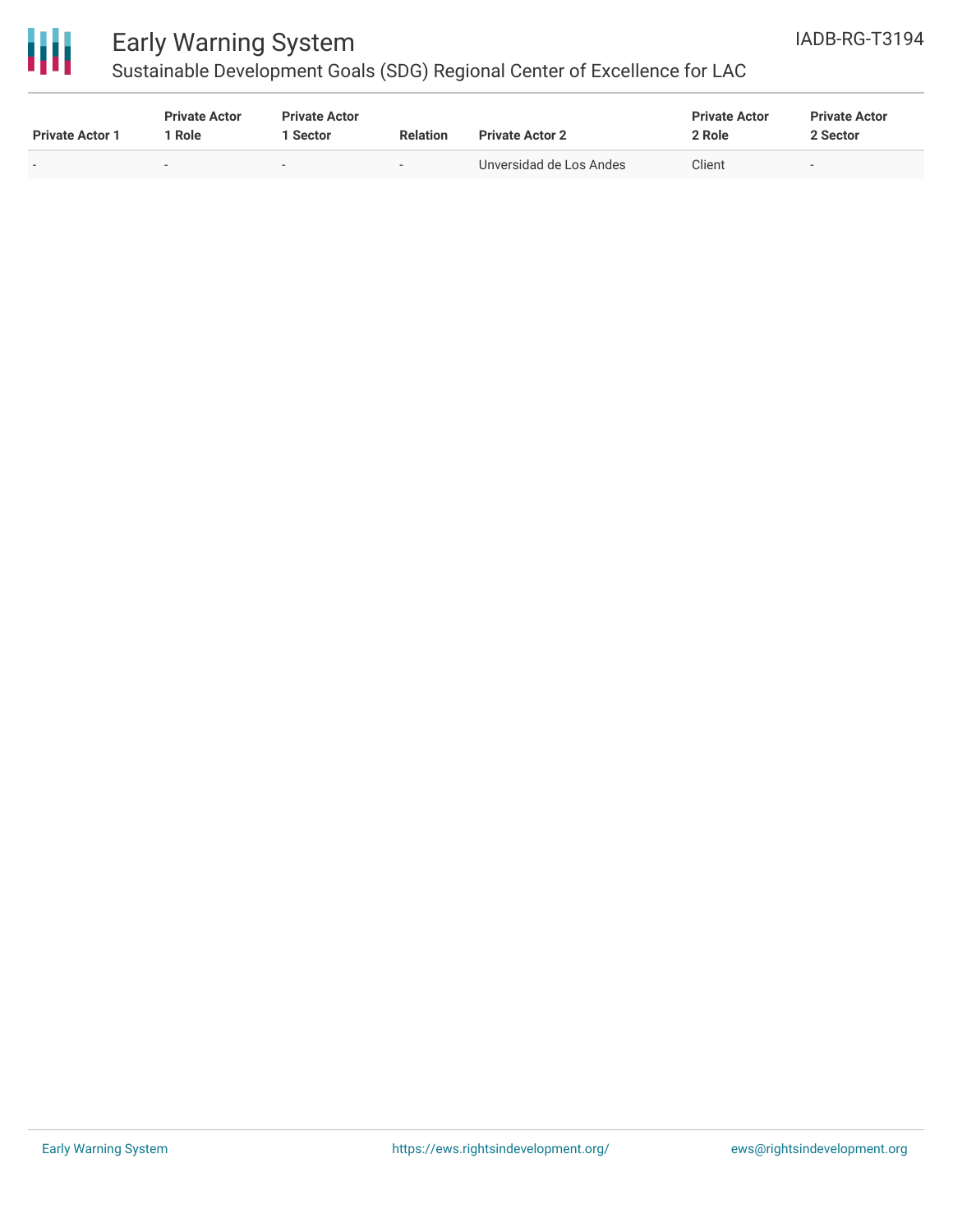### **Contact Information**

#### ACCOUNTABILITY MECHANISM OF IADB

The Independent Consultation and Investigation Mechanism (MICI) is the independent complaint mechanism and fact-finding body for people who have been or are likely to be adversely affected by an Inter-American Development Bank (IDB) or Inter-American Investment Corporation (IIC)-funded project. If you submit a complaint to MICI, they may assist you in addressing the problems you raised through a dispute-resolution process with those implementing the project and/or through an investigation to assess whether the IDB or IIC is following its own policies for preventing or mitigating harm to people or the environment. You can submit a complaint by sending an email to MICI@iadb.org. You can learn more about the MICI and how to file a complaint at http://www.iadb.org/en/mici/mici,1752.html (in English) or http://www.iadb.org/es/mici/mici,1752.html (Spanish).